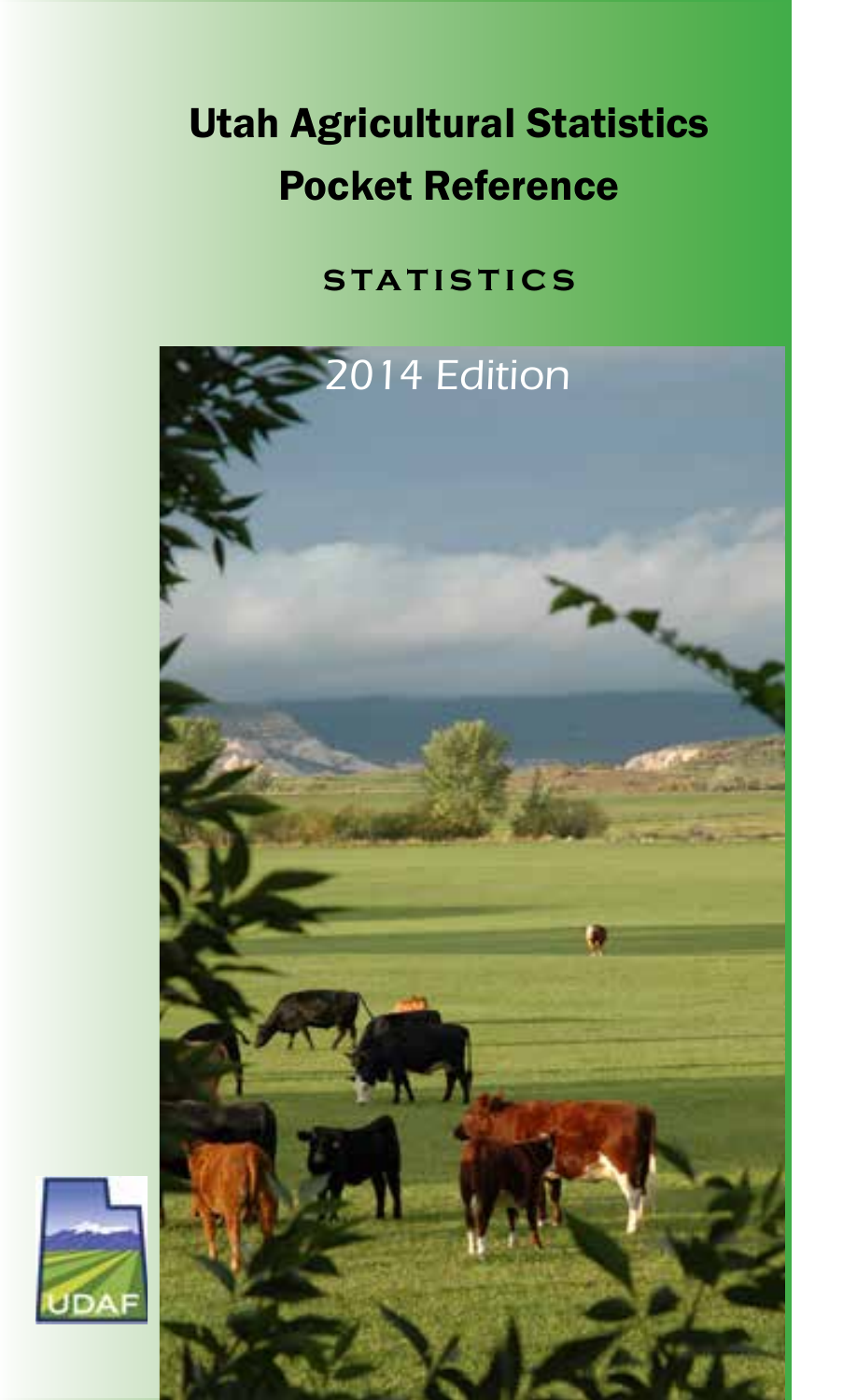# Top 7 U.S. agricultural export destinations

| FY 2012<br>Country   |                   |
|----------------------|-------------------|
| World Total          | \$135,774,864,522 |
| 1. China & Hong Kong | \$23,358,921,124  |
| 2.Canada             | \$20,008,256,711  |
| 3. Mexico            | \$18,889,592,533  |
| 4.Japan              | \$13,770,191,529  |
| 5. European Union-27 | \$8,871,509,364   |
| 6. South Korea       | \$6,202,534,085   |
| 7.Taiwan             | \$3,380,712,742   |
| (Hong Kong)          | \$3,092,997,726   |

Top 7 sources of U.S. agricultural imports

| Country              | FY 2012 |                    |
|----------------------|---------|--------------------|
| World Total          |         | \$103,372,460,341  |
| 1.Canada             |         | \$19,988,571,869   |
| 2. European Union-27 |         | \$16,616,958,125   |
| 3. Mexico            |         | \$16,278,441,690   |
| 4.China              |         | \$4,348,263,544    |
| 5. Brazil            |         | \$ 3,790,653,522   |
| 6. Indonesia         |         | 3,665,499,545<br>S |
| 7. Australia         |         | \$2,557,140,401    |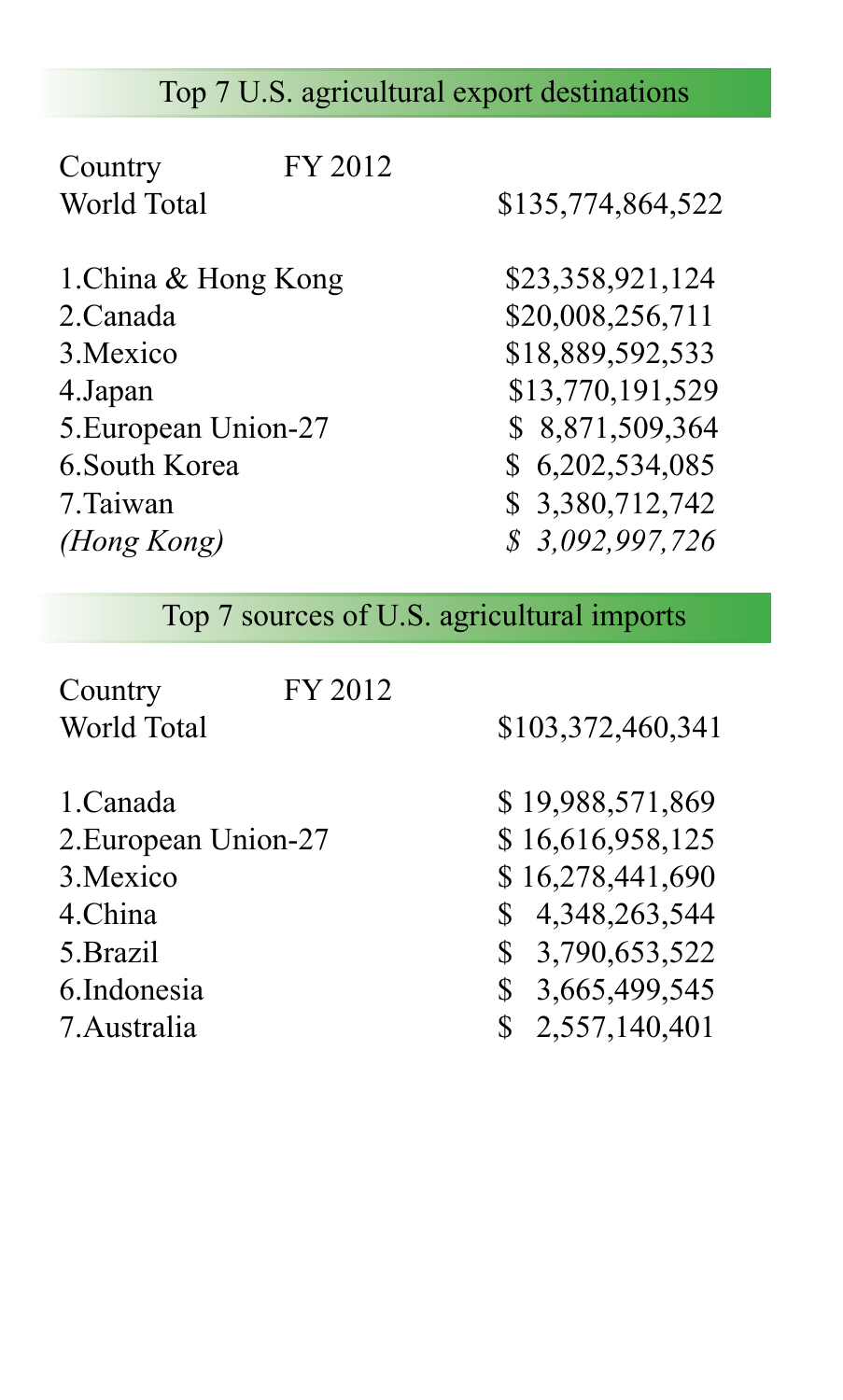

While the chart above shows declining food prices for Americans, recent increases in food costs may alter this downward trend. Americans spend only about 10% of their annual incomes on food, compared with as much as 70% in other countries.

| Top States in Direct Farm Sales to Consumers<br>2012 |                    |  |  |  |
|------------------------------------------------------|--------------------|--|--|--|
| State                                                | Amout (\$ million) |  |  |  |
| California                                           | 169.9              |  |  |  |
| New York                                             | 100.6              |  |  |  |
| Pennsylvania                                         | 86.0               |  |  |  |
| Michigan<br>58.8                                     |                    |  |  |  |
| Massachusetts                                        | 47.9               |  |  |  |
| Utah                                                 | 16.0               |  |  |  |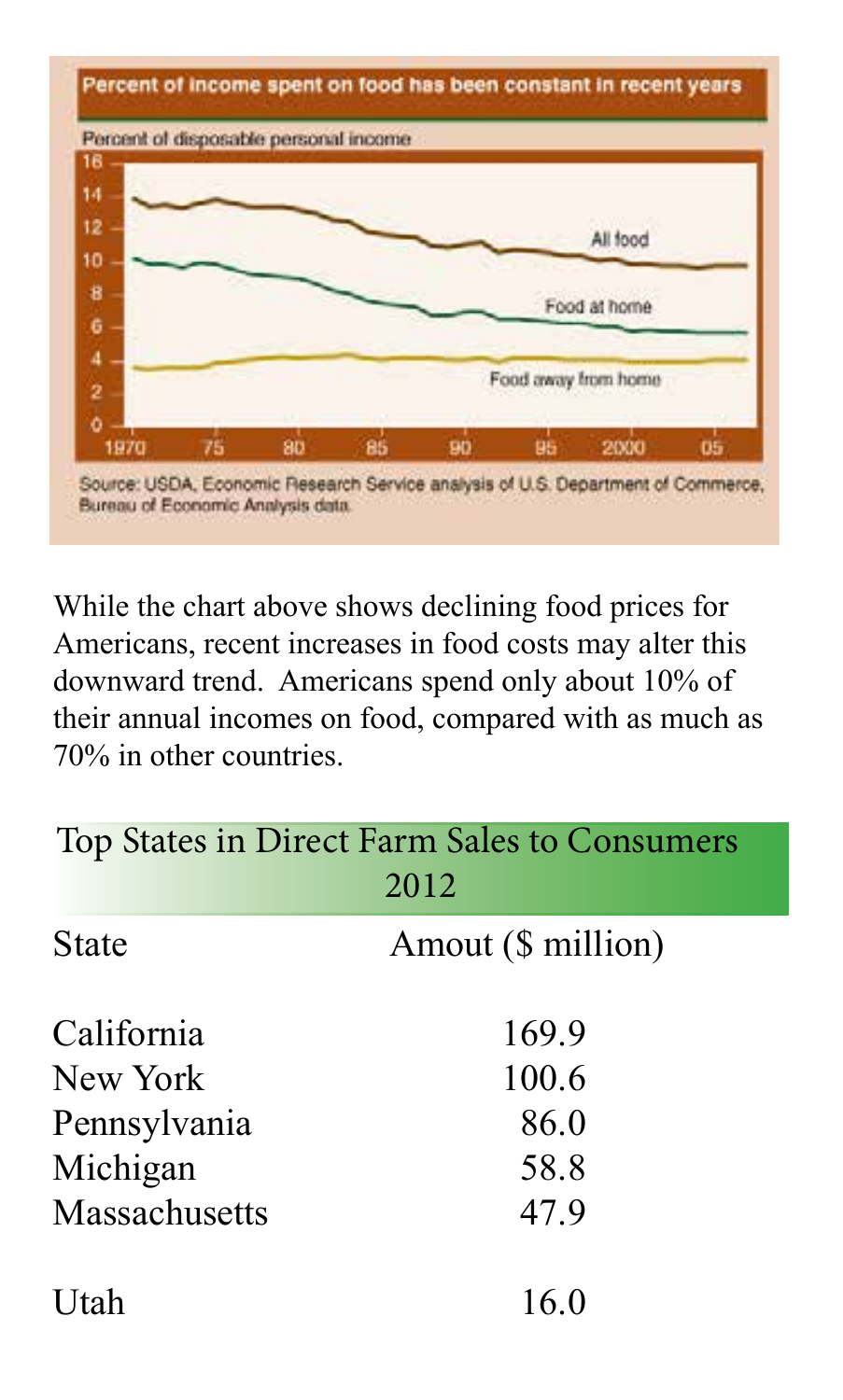#### Price of a box of Kellogg's Corn Flakes cereal through the years

[1911] no size, 10 cents [1922] "large size," 12.5 cents [1931] no size, 9 cents [1941] no size, 9 cents [1951] 8 oz, 13 cents [1961] 12 oz, 23 cents [1971] 8 oz, 21 cents [1981] 18 oz, \$1.12 [1991] 18 oz, \$2.19 [1992] 18 oz, \$1.99 [1993] 18 oz, \$1.29 [1994] 24 oz, \$2.19 [1997] 18oz, \$2.59 [1998] 18 oz, \$2.29 [2004] 12 oz, \$2.99

[2012] 12 oz., \$3.79

| Monthly Retail Food Sales--Home and Away<br>in \$Billion |                                            |                |  |
|----------------------------------------------------------|--------------------------------------------|----------------|--|
|                                                          |                                            | 2010 2011 2012 |  |
| At home<br>Away from home                                | \$617.7 650.7 672.6<br>\$557.7 590.7 629.7 |                |  |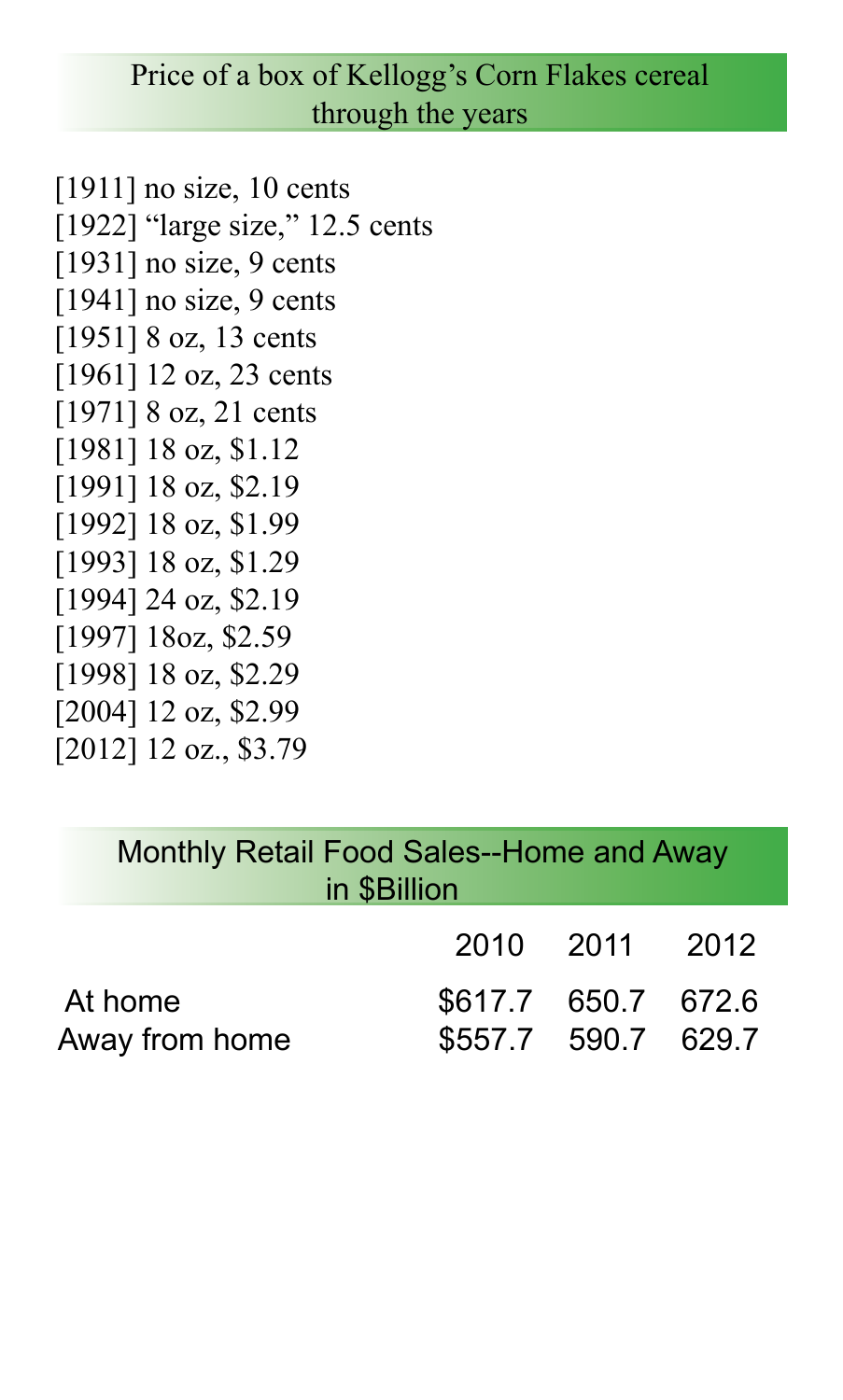# Utah Agriculture

| Total Land Area (thousands of acres)                                                                               |                                                                   |                                   |                                                                   |                                                                 |
|--------------------------------------------------------------------------------------------------------------------|-------------------------------------------------------------------|-----------------------------------|-------------------------------------------------------------------|-----------------------------------------------------------------|
| Acres<br>Farmland<br>% of land<br>Cropland<br>% of farmland<br>% in pasture<br>% irrigated                         | 2002<br>52,571<br>11,731<br>22.3<br>2,067<br>17.6<br>29.1<br>37.7 |                                   | 2007<br>52,553<br>11,094<br>21.1<br>1,837<br>16.6<br>21.9<br>42.8 | 2012<br>52,553<br>10,974<br>20.9<br>1,646<br>15<br>22.8<br>52.7 |
| Average farm size (acres)                                                                                          |                                                                   |                                   |                                                                   |                                                                 |
|                                                                                                                    | 760                                                               |                                   | 768                                                               | 664                                                             |
| Farms by size (percent)                                                                                            |                                                                   |                                   |                                                                   |                                                                 |
| 1 to 99 acres<br>100 to 499 acres<br>500 to 999 acres<br>1,000 to 1,999 acres<br>2,000 or more acres               | 2002<br>65.2<br>20.8<br>5.6<br>3.8<br>4.6                         |                                   | 2007<br>66.2<br>20.6<br>5.4<br>3.4<br>4.4                         | 2012<br>68.6<br>19.1<br>4.9<br>3.5<br>3.9                       |
| Farms by sales (percent)                                                                                           |                                                                   |                                   |                                                                   |                                                                 |
| Less than \$9,999<br>\$10,000 to \$49,999<br>\$50,000 to \$99,999<br>\$100,000 to \$499,999<br>More than \$500,000 |                                                                   | 59.9<br>23.7<br>5.9<br>8.4<br>2.0 | 66.4<br>18.1<br>5.2<br>7.9<br>2.5                                 | 65.1<br>20.1<br>5.1<br>7.1<br>2.6                               |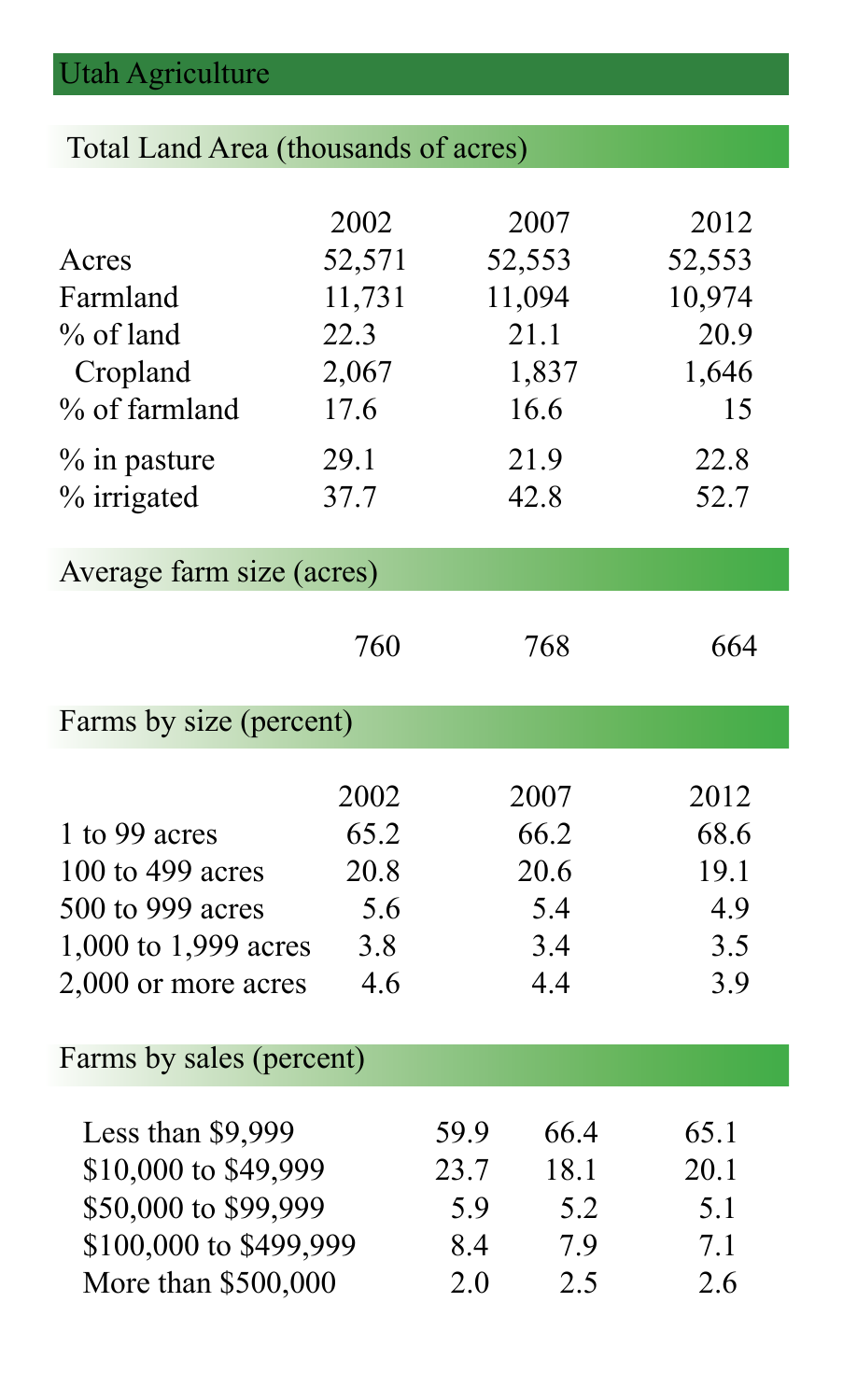### Utah Population - 2012 census estimates

State

| Rural | 320,128   |
|-------|-----------|
| Urban | 2,535,159 |
| Total | 2,855,287 |
|       |           |

| Annual Income Per-capita - 2012 |  |
|---------------------------------|--|
|---------------------------------|--|

| Rural | \$28,473 |
|-------|----------|
| Urban | \$33,508 |

Percent completing college

|      | rural | urban | total |
|------|-------|-------|-------|
| 1980 | 13.7  | 20.9  | 199   |
| 1990 | 14.8  | 233   | 22.3  |
| 2000 | 17.5  | 273   | 26.1  |
| 2012 | 24.0  | 30.3  | 29.6  |

| Certified Organic Farming |  |
|---------------------------|--|
|                           |  |

| No. of certified<br>operations | 2000<br>25 | 2010<br>45 | 2012<br>46 |
|--------------------------------|------------|------------|------------|
| Crops (acres)                  | 30,582     | 79,214     | 88,259     |
| Pasture &<br>rangeland (acres) | 309        | 2,773      | 1,788      |
| Total acres                    | 30,891     | 81,987     | 90,047     |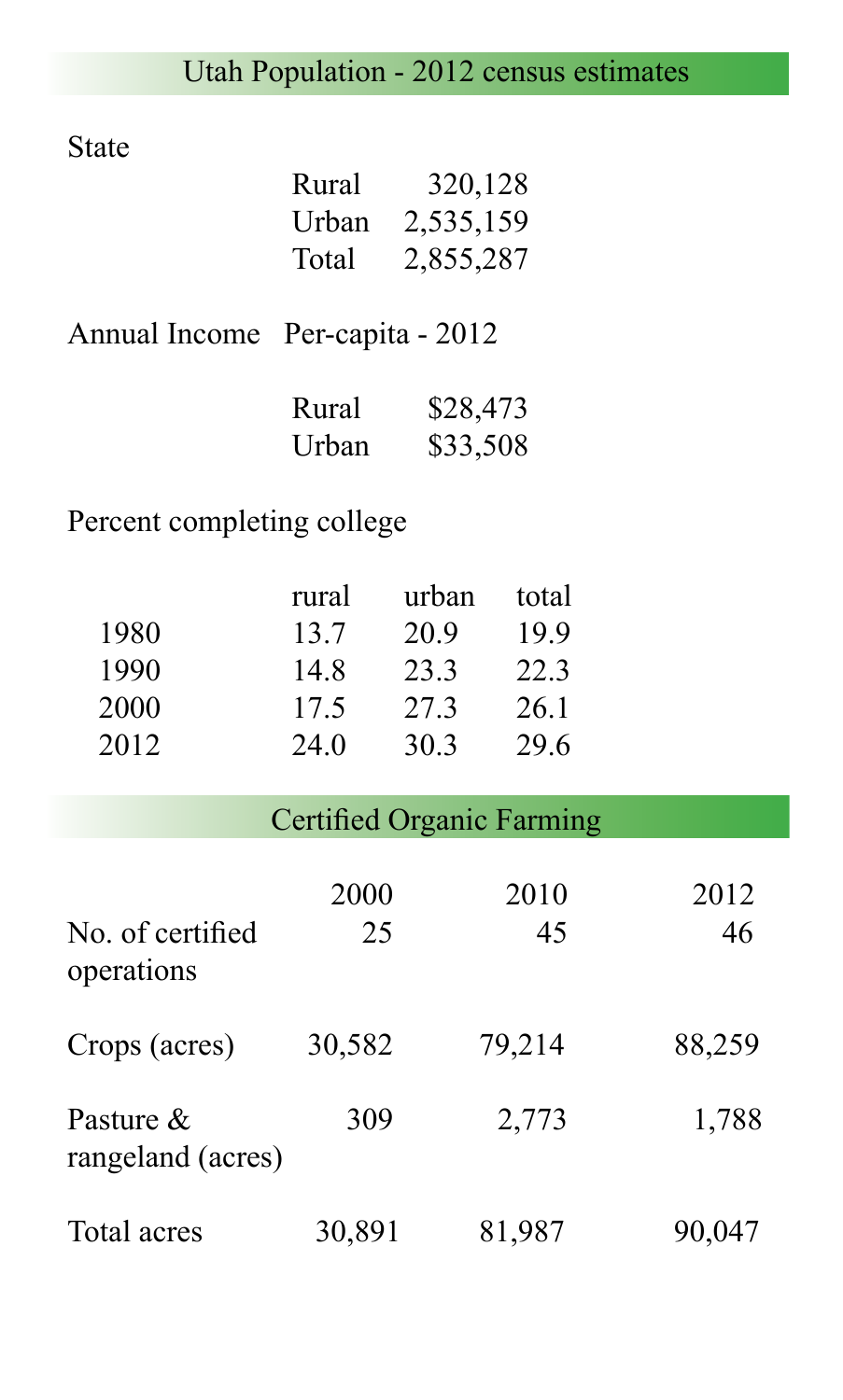### Farm ownership

|                                                                                | 2002                                       | 2007            | 2012                   |
|--------------------------------------------------------------------------------|--------------------------------------------|-----------------|------------------------|
| Individuals/family,<br>family corps.,<br>partnerships, other.                  | 15,214                                     | 16,603          | 17,508                 |
| Percent of total                                                               | 99.3                                       | 99.6            | 97.1                   |
| Characteristics of<br>principal farm operators<br>Average operator age (years) | 55.2                                       | 57.4            | 58.3                   |
| Percent with farming as<br>their primary occupation                            | 48.7                                       | 38.0            | 38.5                   |
| Men<br>Women                                                                   | 4,054<br>1,228                             | 14,903<br>1,797 | 16,009<br>2,018        |
|                                                                                | <b>Farm Operator Primary</b><br>Occupation |                 |                        |
| Farming<br>Other                                                               | 6,939<br>11,088                            | 6340<br>10,360  | 7,447<br>7,835         |
|                                                                                | Farm income                                |                 |                        |
| Number of farms                                                                | 2009<br>16,600                             |                 | 2012<br>18,027         |
| Thousands \$<br>Final crop output                                              | 422,247                                    |                 | 525,456                |
| Final animal output<br>Final sector output                                     | 758,294<br>1,511,783                       |                 | 1,163,380<br>1,688,836 |